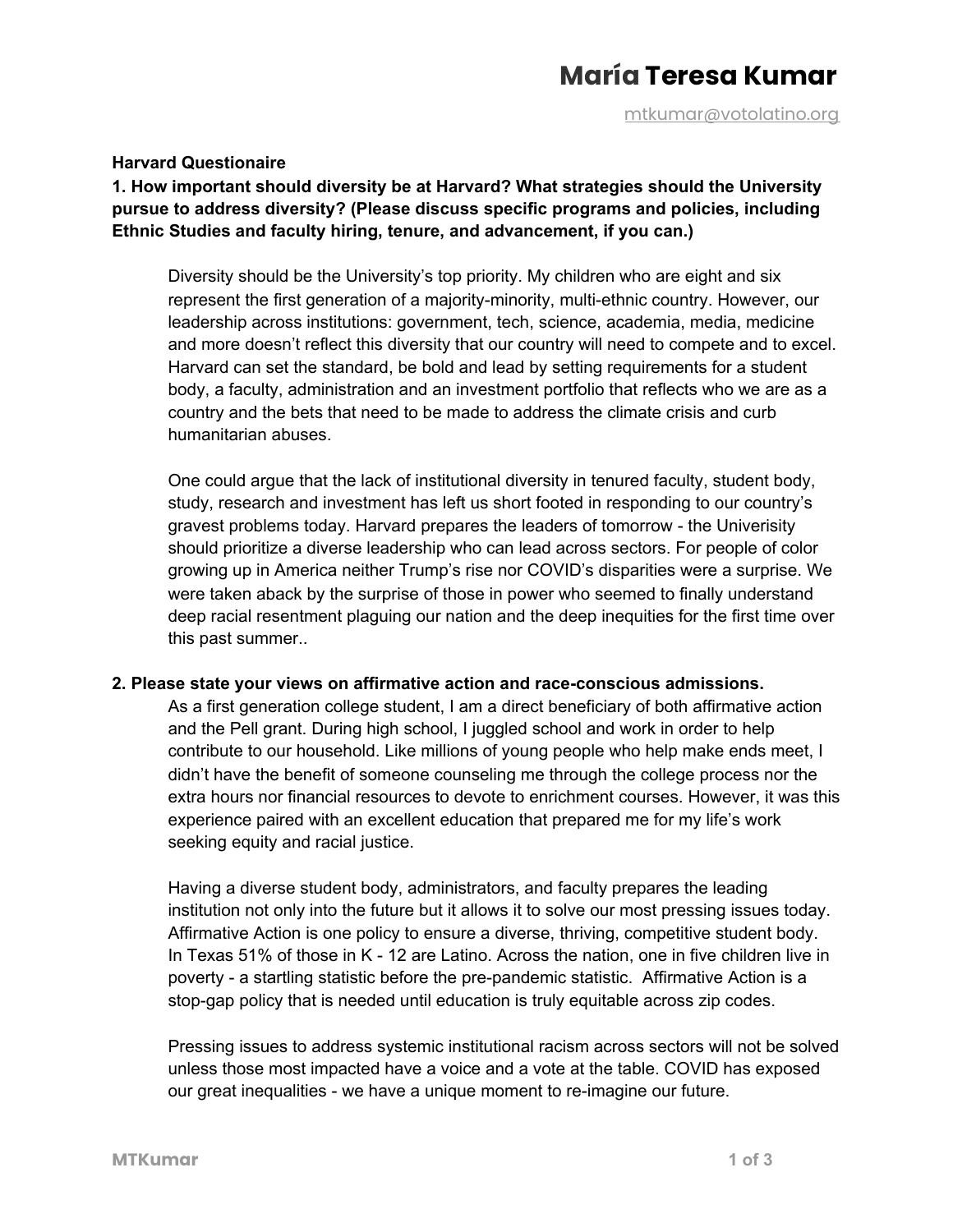The case for diversity is often surmised as a nice to have so I'll illustrate the 2018 election and her results. Despite the real barriers to the voting booth in almost 40 years, the most diverse set of Americans cast a ballot setting the highest participation in 100 years. Young people voted in record number and as a result ushered in the most diverse U.S. House of Representatives in our nation's 240 plus year history: the most women, the most veterans in decades, the youngest congress, the most muslim, first native american women, the first Latinas from Texas and more. The results of that diversity produced 400+ bills that spoke to our values serving as blueprint for our future. The diversity brought about fair wages, non-discrimination based on gender preferences, meaningful background checks legilsation in more than 25 years, the Dream Act, climate, and even police reform. The governing body tackled fundamental issues facing our country because the Chamber was filled with people who had front row experience to government failures. Juxtaposed to a Senate where the diversity is lacking and the blueprint languished in a body not clamoring for change because it is the status quo.

Now imagine if Harvard reflected our rich diversity. The research around racial inequities and disparties found in institutions could be tackled whether in science, literature, law technology or design in the same meaningful way and they could be solved. Alleviating not only the pain of millions but helping us to achieve the promise of more equitable, just union.

## **3. What do you think Harvard's role should be in creating a more equitable, inclusive, and just society? For example, please share any thoughts on divestment from fossil fuels and the prison industry and on the role of the Harvard University Police Department, issues of concern to current students.**

For too long institutions, either because of implicit bias or by design, have failed to address systemic racism and failed to curb climate attitudes that can no longer be ignored. The sheer size of Harvard's endowment and the University's prestige can dictate where other universities and pensions invest thus leading to a more equitable society and cleaner planet. Placing investment bets should focus on cleaning up our planet (though not through geo-engineering). Aside from divesting from fossil fuels and the prison industrial complex, Harvard should include - if it hasn't already - divestment from for-profit immigrant detention facilities, a multi-billion dollar industry that houses the most vulnerable who lack a political voice.

When it comes to the issues of policing, the external review of Harvard Police commissioned by the University is a good starting point but should go further. At Voto Latino, we participated in Obama's 21 Century Policing Taskforce. We were asked to testify on behalf of the community. A deep believer that our community who are on the frontlines of policing held solutions to tough problems, we surveyed our audience and their concerns and recommendations. Their responses served as my testimony that was ultimately incorporated into the final recommendations to the President. Similarly, a